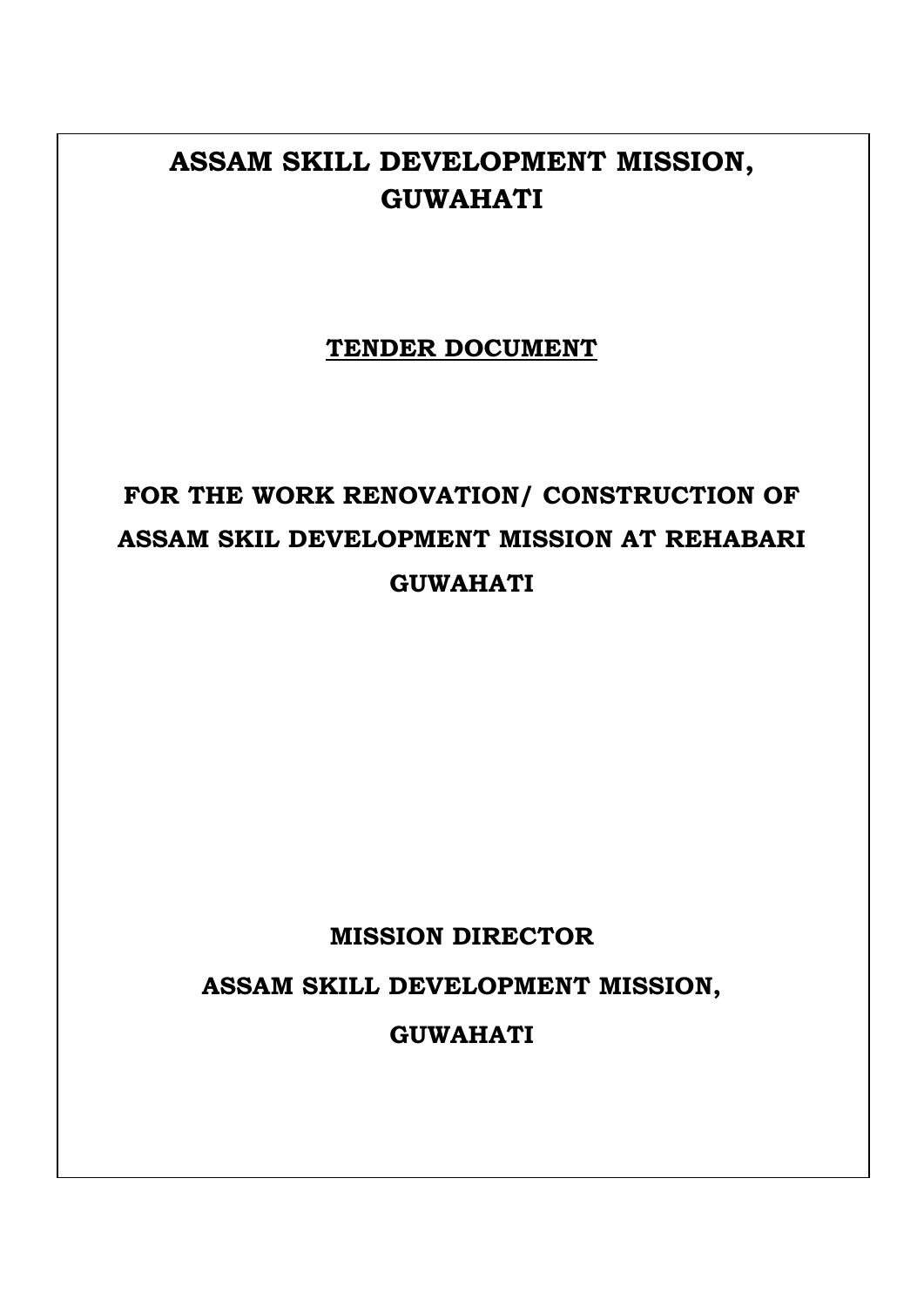### **ASSAM SKILL DEVELOPMENT MISSION, GUWAHATI.**

#### **DETAILED TENDER NOTICE.**

#### Dated: 22/06/2017

No ASDM.47/2017/16: The Mission Director, Assam Skill Development Mission, 5<sup>th</sup> Floor, Nayantara Building, Sixmile Guwahati-22, invite Bids for "**Renovation/Construction** of building of Assam Skill Development Mission at Rehabari, Guwahati" amounting to INR.68,98,682.00 (Rupees sixty eight lakh ninety eight thousand six hundred eighty two) only (approximate value) from the registered Contractor Class I & II category Assam PWD (Building).

Details may be seen at website [www.assamtenders.gov.in](http://www.assamtenders.gov.in/) also at the office of the undersigned during office hours from 03/07/2017 to 10/07/2017.

#### **Bid Document for Renovation/ Construction of Assam Skill Development Mission at**

#### **DECT Building, Rehabari, Guwahati**.

Sealed tender in the tender paper eventually to be drown up in F-2.Form enclosing IPO of Rs. 10.00 (Rupees ten ) only along with the Cost of the tender document and Earnest Money Deposit(EMD) as specified below in the form of Bank Draft/ Demand Draft of any Schedule Bank drawn in favour of "Assam Skill Development Mission", payable at Guwahati.

```
Name of work: - Renovation/ Construction of Assam Skill Development Mission at DECT 
     Building, Rehabari, Guwahati.
```
**Approximate value of work**:- Rs. 68,59,682.00.

**Earnest Money** :- a) Rs. 1,37,974.00.( 2 % for General )

b) Rs. 68,597.00 ( 1 % for ST /SC/ OBC )

#### **Terms and conditions of the Bid:**

- 1. Cost of the tender document is Rs. 1000.00 (Rupees one thousand) only. The tender document can be downloaded from the website [https://assamtenders.gov.in.](https://assamtenders.gov.in/) The downloaded tender document is to be submitted along with the tender document fees as mentioned above.
- 2. The interested bidders must have the valid Digital Signature Certificate (DSC) for signing for processing this e-tender through e-procurement document and have to register in the portal **https://assamtenders.gov.in** by themselves**.**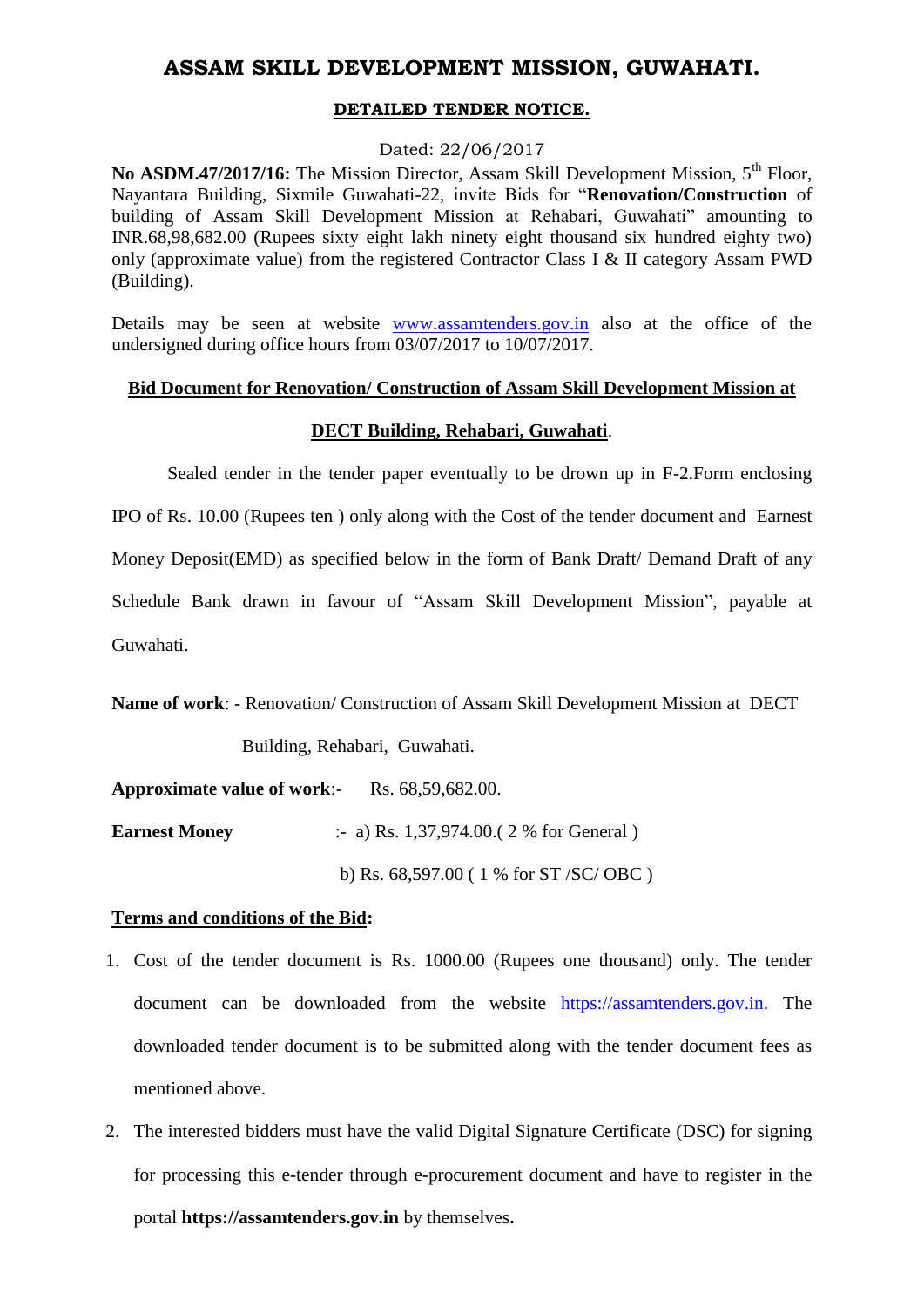- 3. The bidders who download the bid document from the website will have to submit this online on the website **https://assamtenders.gov.in** with proof of payments of (i) non refundable fees of Rs 1000.00 (Rupees one thousand) only as cost of bid document and (ii) Earnest Money Deposit by **Bank Draft/Demand Draft in favour of "Assam Skill Development Mission" payable at Guwaha**ti. Interested and eligible bidders are required to submit the Bid in sealed envelopes along with cost of bid and Earnest Money Deposit at the time of submission of a hard copy of the bid to the undersigned on or before last date & time of submission of bid.
- 4. No interest is payable on EMD amount by the Mission. The EMD of unsuccessful bidders will be returned after short listing of bidders and before award of work to successful bidder.
- 5. Time of completion of work is 6 (six) months from the  $15<sup>th</sup>$  day of the issue of formal work order.
- 6. The acceptance of the tender will be rest with the Management of the Mission who is not bound to accept the lowest tender, reserve the authority to reject any or all the tenders received without assigning any reason thereto. Any tender in which any of prescribed conditions are not fulfilled, or incomplete or incomplete in any respect are liable to be rejected.
- 7. The bidder should quote the rates both in figures and words on flat percentage basis as per /above /below the A.P.W.D. Scheduled of rates. No over writings will be accepted. Correction, cancellation should be duly signed by the bidder.
- 8. The tender paper for works shall remain open for acceptance for a period of 90 days from the date of opening of the tenders. If any bidder withdraw his tender before the said period or make any modification in the items and conditions of the tender, which are not acceptable to the Mission, then the Mission shall without prejudice to any other right or remedy be at liberty to forfeit the Earnest Money Deposited along with the tender.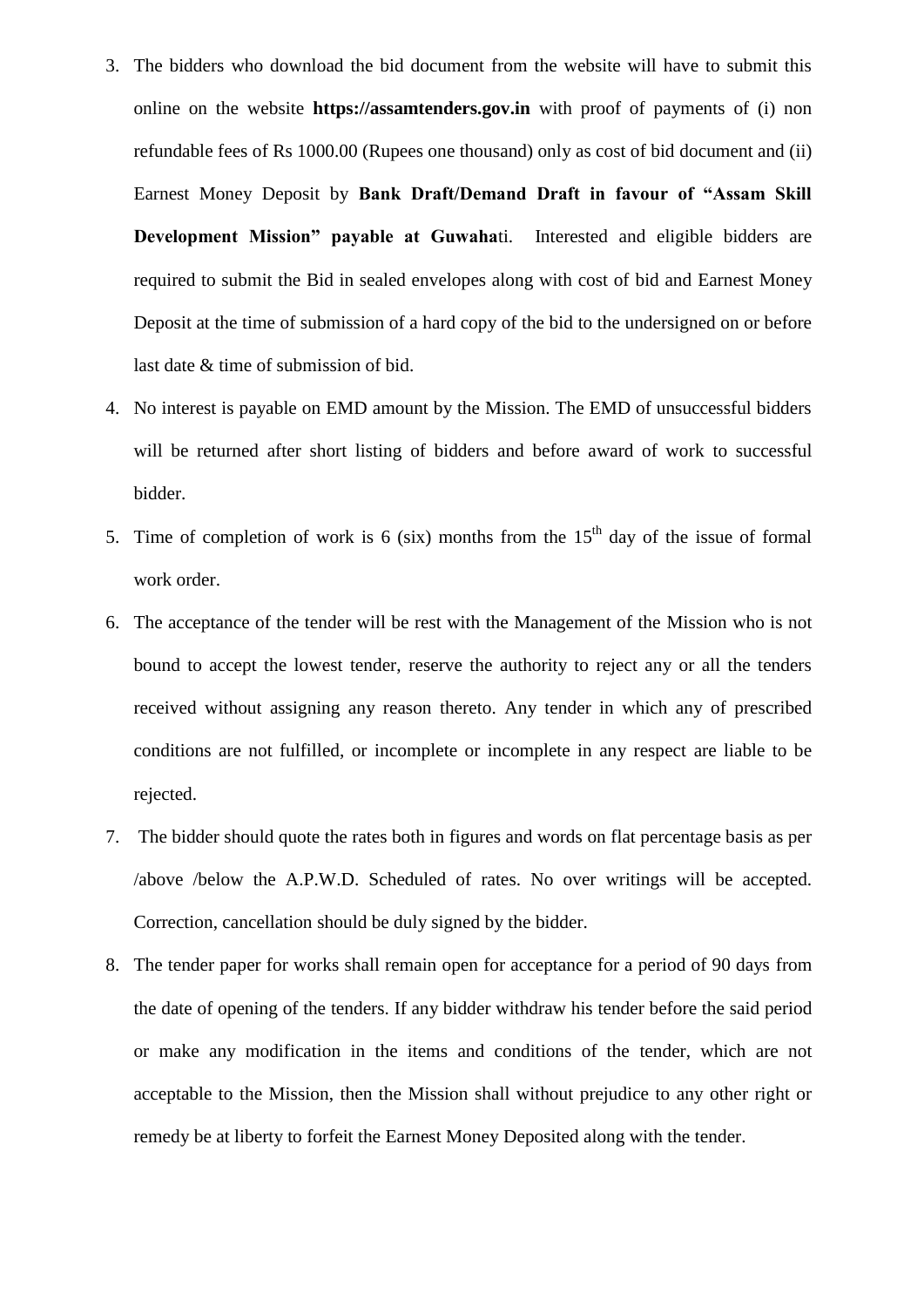- 9. Before tendering, the intending bidder shall inspect the site to fully acquaint himself about the condition in regard to accessibility of the site and locality, nature and extend of ground working conditions including accommodation and movement of labour etc. required for satisfactory execution of the work. The cost of visiting the site to collect information shall be bidders' expense.
- 10. To quality for award of the contract, each bidder in its name should have in the last 5 years ;
	- a) Achieved a minimum annual financial turn over (in all classes of Civil Engineering Construction Works) only of at least 67 % of the value of the package @ in any year of the last 5 years.
	- b) Satisfactory completed ( not less than 90 % ) of contract value ) as Prime Contractor of at least one similar work of value not less than 35 % of the package value in any year of the last 5 years.
	- c) Liquid assets and / or credit facilities not less than Rs.............. (20 % of the package value) credit lines / letter of credit/ solvency certificates from Banks may be furnished along with the tender.
- 11. For due performance and successful completion of the contract under the term and condition of the PWD F-2 from the contractor shall have to furnish security deposit amounting to 10 % of the contract value in the form of N.S.C / Fix deposits /Bank guarantee from any nationalized Bank will have to be submitted at the time of signing the agreement and the balance will be recovered at the rate of 8 % from the interim payments till the total becomes 10 % of the contract value at the time of payment of the final bill. The Bank guarantee issue as security for the tender shall be valid for to say beyond the validity of the bid.
- 12. The earnest money of the unsuccessful bidder will be discharged after execution of the formal agreement between the successful tender and the Mission.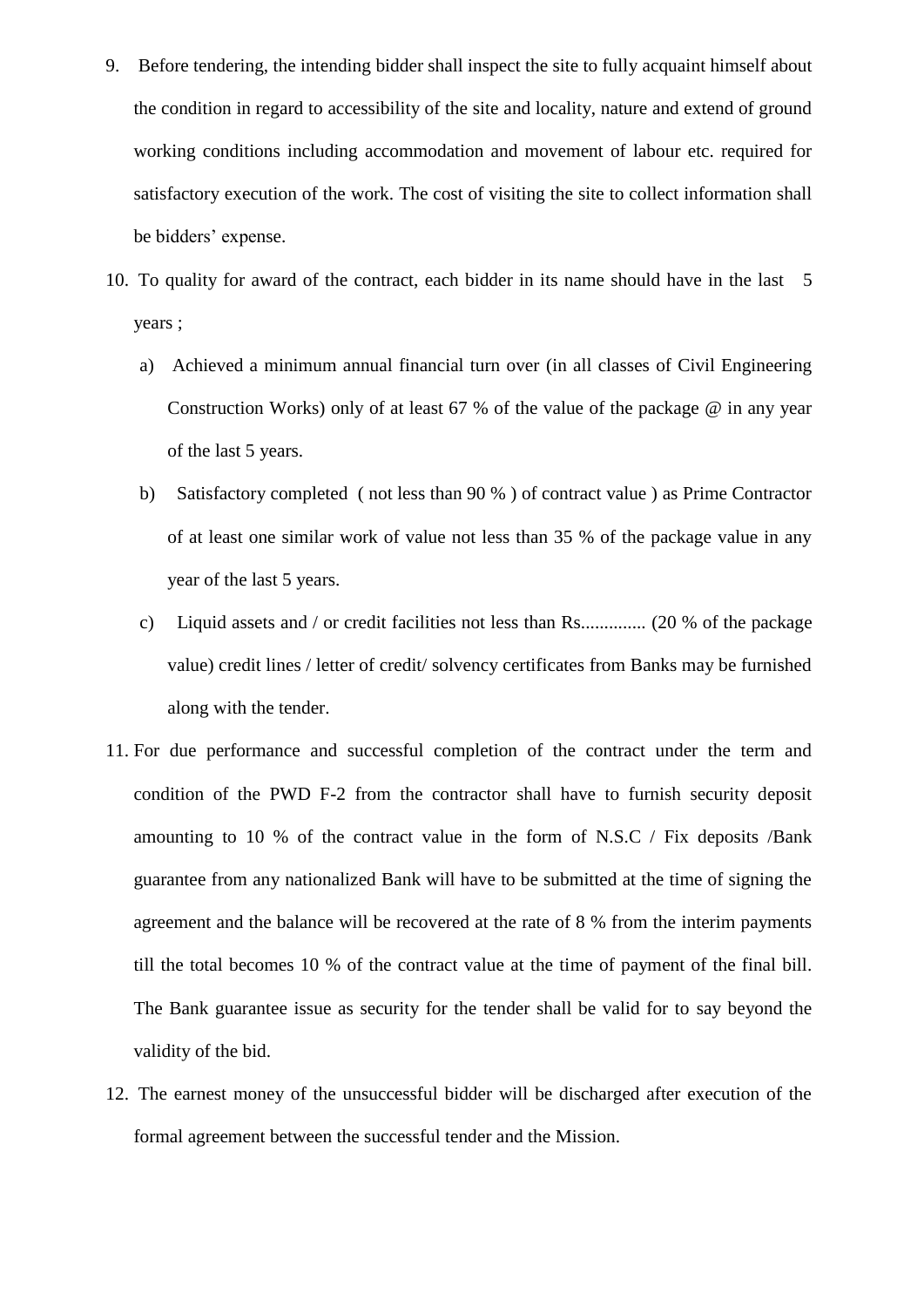- 13. The estimated quantities are only approximate and liable to increase or decrease of the estimated amount.
- 14. No tools and plants and no construction materials will be supplied by the Mission.
- 15. The contract will have a defeat liability period of six months from the date of completion of the work and any defect occurred during the period will have to be rectified and made good of by the contractors at his own risk and cost.
- 16. The security deposit will be retained by the Mission for six months from the date of completion of the work to cover the defect liability period and released there after by the Mission duly satisfied by the same.
- 17. The bidder shall sign a declaration for maintaining secrecy of the tender documents, drawing or any others records connected with the work given to him. The bidder shall return all the drawings given to him duly signed.
- 18. The selected bidder will have to execute a formal agreement with the Mission in the prescribed from (F-2 form of A.P.W.D).
- 19. On acceptance of the tender, the name of the credited representative of the contractor who should be responsible, for taking instructions from the Engineer in charge shall be communicated to the Engineer in Charge.
- 20. The Mission reserves the right to split up the work in one or more groups if considered appropriate by the management, in which event the tenderer will have no claim for any compensation.

Signature of the Tender Issue by